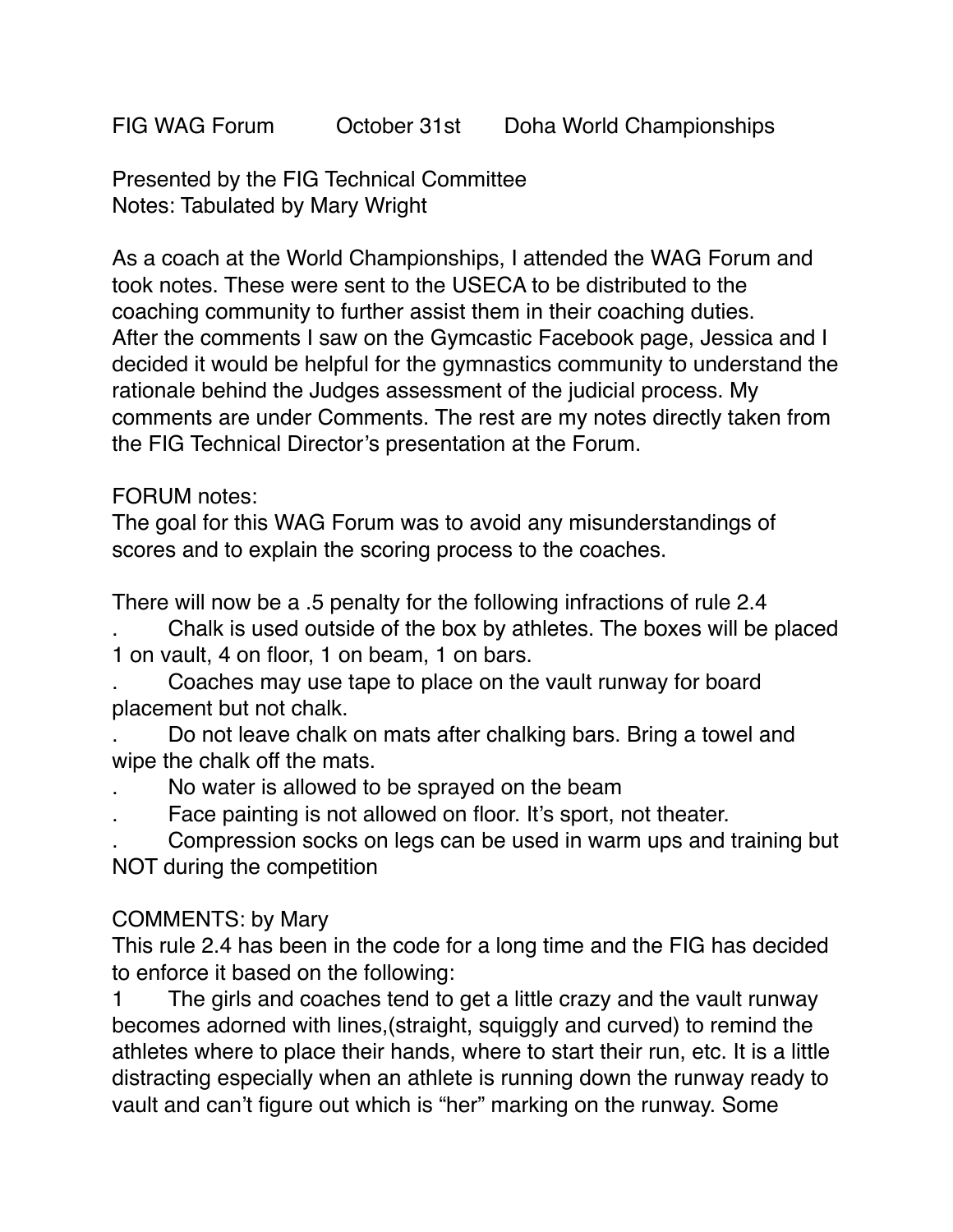athletes want to make sure that their feet are completely covered in chalk and the chalk is not only ground into the runway, but bits of chalk are left scattered over the runway. Again, some athletes like this, but many do not. To compromise, boxes will be provided on every event so that the athletes may cover their feet with chalk, as much as they want, without grounding chalk into the mats.

2 Tape is allowed beside the runway for athletes and coaches to lay down markings for board placement, Round Off mat placement, etc.

3 I have to admit, the bar chalking has become almost an event in itself. Some like no chalk on the bars and prefer the honey/water mix so all chalk is scraped off the bars. When the next athlete approaches, she and her coaches then need to totally drench the bars with water, then use blocks of chalk to chalk the bars as they like it. This process leaves water all over the mats, chalk parts and powder mixed into the chalk and generally a very messy area. Plus, it doesn't look good for television coverage. The compromise was to bring a towel to wipe up the mess as quickly as possible as there are time constraints at World Championships on setting the bars etc. It was welcoming to see that the USA coaches were already on top of this before the Forum was even held. Laurent and Maggie had their towel and wiped up their mess between each athlete and had it down to a fine art....an event, within itself.

4 No water is to be sprayed on the beam. I've never seen this done in meets in the USA as we (club owners) all know what constant water does to our beams....they become slippery and we have to replace the beam covers ALOT. In addition to that, in competition, we then have to rub masses of chalk on the beams to counteract the slippery surface. Most athletes do not like this so the compromise was.....small amounts of chalk to mark the beam for foot placement etc is fine, but no water.

5 Face painting is not allowed on floor.

During the 2018 Floor Finals of the European Championships, one of the athletes from the Netherlands performed her floor routine to Cats and her face was painted to signify the cat. It was exceptionally well done and embraced by many. I too, thought that it was fantastic but realized, it was a "once in a lifetime" chance taken, and it worked. However, imagine a World Championships where you have 11 subdivisions of 25 athletes per subdivision and they all have their faces painted to characterize their floor routines. Now do you paint them right before floor, then clean your face off, or do you have them painted throughout the entire meet. The judges really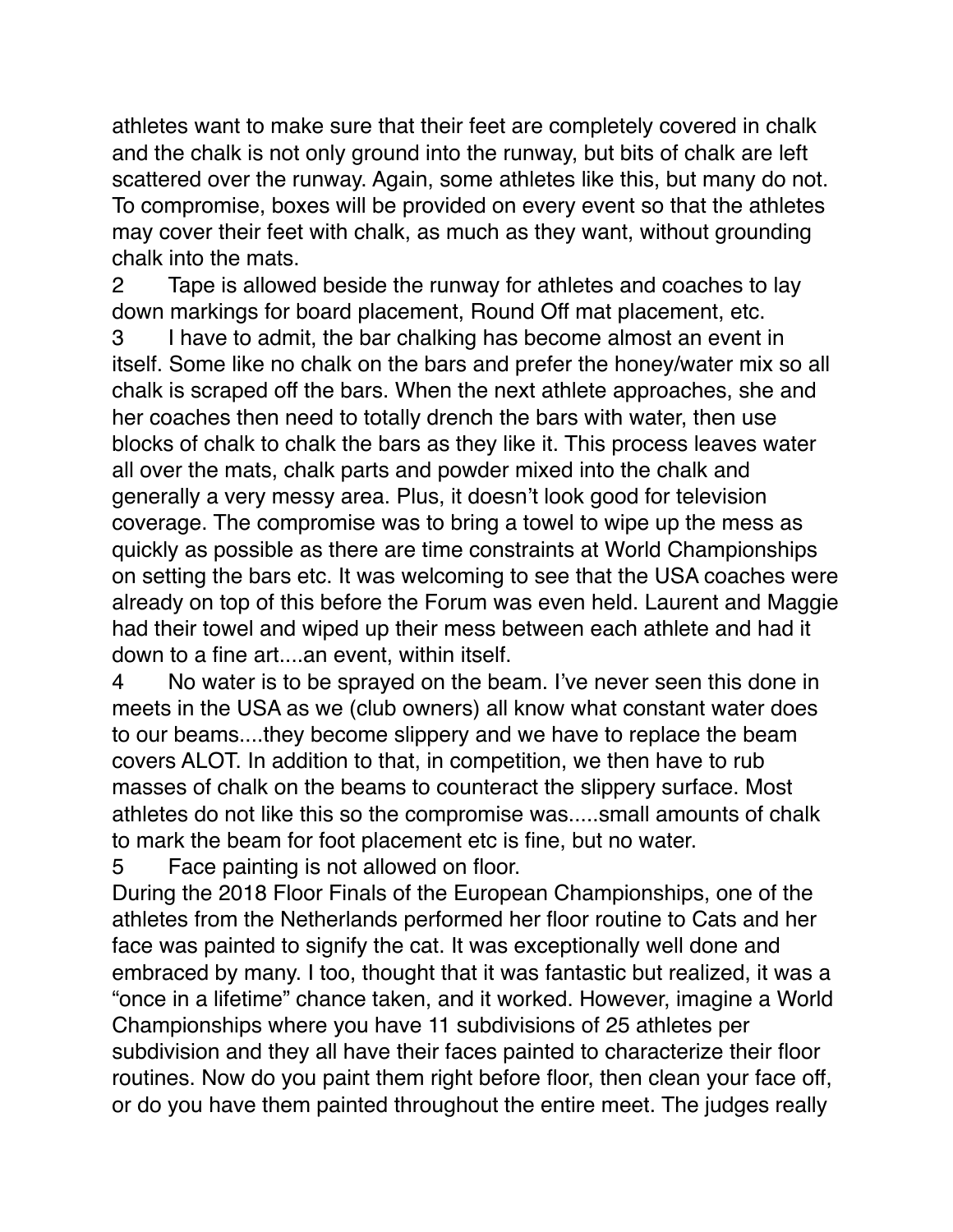appreciated the "once in a lifetime" performance but decided that it was more appropriate for Cirque de Soleil than a World Championships competition. Hence the comment....this is Sport not Theater.

6 It was brought the attention of the FIG Technical Committee as to whether or not "compression socks" could be worn by the athletes in competition. The decision was made by the Athletes Rep, Oksana Chusovitina, that compression socks can be worn in training, on podium, in the 30 sec warmup, but taken off for the competition itself. There was no dissension from any of the coaches from the attending countries.

#### FORUM Notes

Additional infractions:

. Entering the floor to compete your routine must NOT be done with choreography. Some athletes use the green light time (30 secs) to dance onto the floor and inadvertently use a turn, which now becomes an element and is NOT allowed. You may step or take a few steps, nicely to your beginning pose but no choreography such as turns, jumps etc.

. Music. Some human voice may be used as a musical instrument, which is not clearly a song or part of a song, is acceptable. The music though, MUST match with the choreography of routine

#### Fall Timing:

. If a gymnast intentionally remains off of their feet or lays on the ground, in order to avoid the 30 sec fall clock (resting, adjusting grips, talking to coach, receiving chalk from coach etc) is deliberately delaying the competition without justification and WILL receive a .3 deduction.

#### COMMENTS: by Mary

1 Entering the floor to compete your routine must not be done with choreography. The rationale from the Technical Committee is that they appreciate the "grand entrance" onto the floor, but some athletes perform SUCH a "grand entrance" that they inadvertently perform a skill from the COP such as a turn, body wave etc. As you know, we cannot enter the floor area prior to the green light being displayed. Once the athlete addresses the judges and starts walking onto the floor, the judges eyes are on her. The TC suggests a "less of a grand entrance" with nice presentation is a better compromise. I have to admit, most athletes performed a very small and beautiful entrance on to the floor, while others did encompass a turn to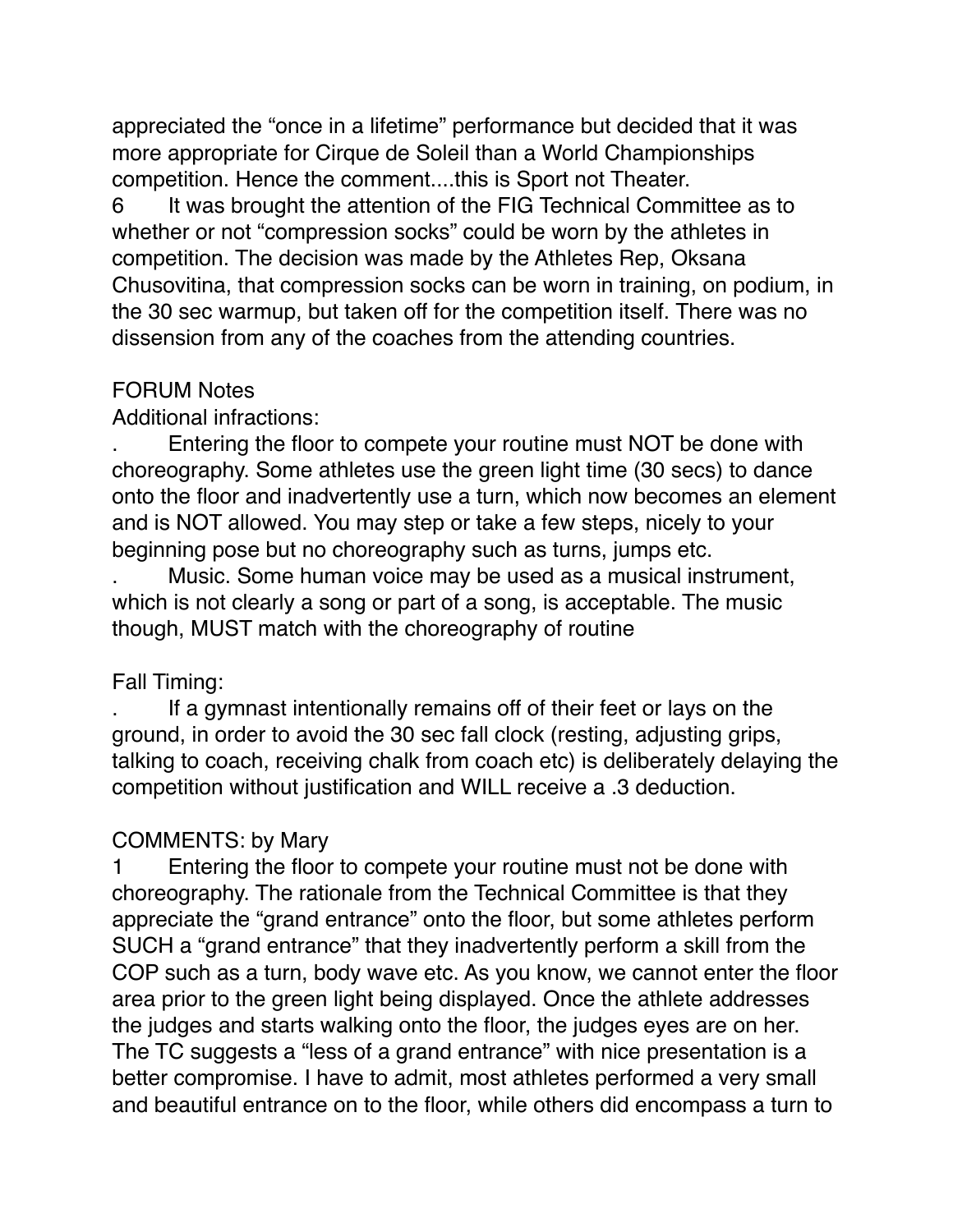get into their starting pose. To be clear, a "PRESENTATION" entrance onto the floor is completely acceptable, just be wary that if a skill is used in your entrance, your time could start from that point, and you could incur a time deduction.

2 Sometimes the music that is heard, does sound like human voices trying to sing but failing miserably. Other times, the human voice is so overbearing and leaves the audience and judges as to wonder, whether or not a "death" has occurred in the family. On fewer occasions, the human voice may (to a small degree) assist in the theatrical presentation of the routine. Frankly, I'm of the opinion, that the human voice is more distracting than assisting the athlete, and usually is randomly boring.

3 FALL Timing. I completely agree with this rule. It was initiated so that if an athlete fell and needed time to shake off the fall because they incurred pain because of the fall, then they could remain in that position, (for up to 30 seconds) without incurring a deduction. However, the Hollywood style of laying flat and we think you're dead, that we see at soccer games, has been used, and this is considered flagrant abuse of the rule and will incur deductions.

#### FORUM notes:

## VAULT

The athlete gets 3 attempts on vault if they are competing 2 different vaults, and 2 attempts on vault if they are competing 1 vault. ANY running on the runway towards the judges constitutes an attempt and will be considered as an attempt. If you do a step down timer off the table, that will be considered as an attempt. If, after the presentation to the judges, you run back towards the beginning of the runway, it will NOT be considered an attempt. ANY run towards the judges, even if its a few steps, will be considered an attempt.

Body Shape: A layout position must show a layout position off the table as well as the layout position must pass through and after the vertical line. The hips MUST be OPEN throughout this process. If the layout position is not shown PAST the vertical position it will be classified as a pike. Therefore, the D judges will give the value as a pike and the E judges will deduct for not enough pike.

Group 3 Vaults: a 1/4 on or a 1/2 on is permitted in preflight placement on the table. If the gymnast does NOT show a sideways repulsion off the table, then continue to turn (Kasamatsu) it will be considered another vault.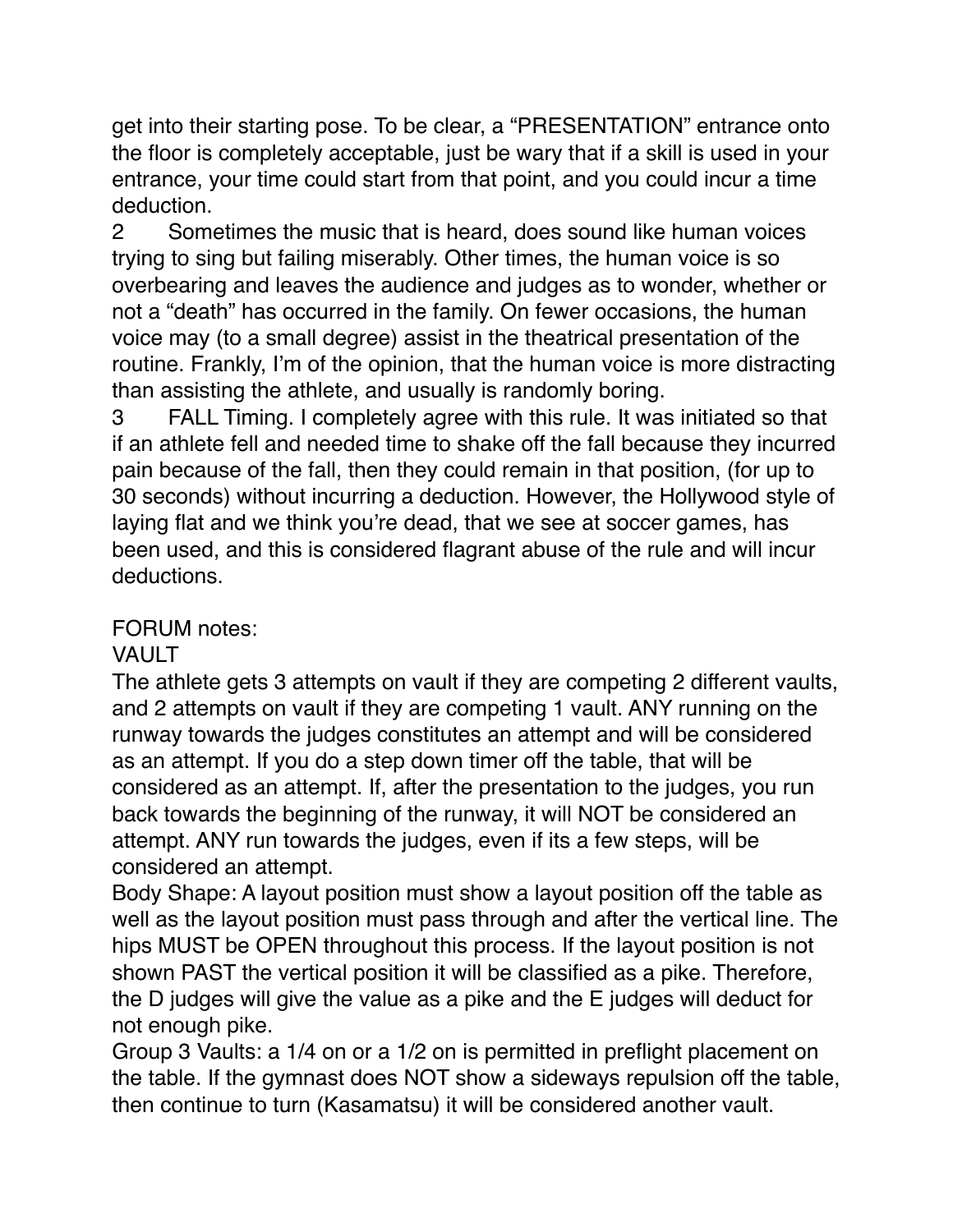#### COMMENTS: by Mary

1 The athlete gets 3 attempts for 2 vaults and 2 attempts for 1vault. Again. I completely agree with this rule. I did not witness flagrant abuse of this rule but apparently, athletes have jumped up onto the table and done a step down back layout and then proceeded to take their allowable 2-3 attempts. They did not realize that this is considered an attempt and part of the 30 second warmup. Others performed a roundoff back tuck down the runway not realizing that this also constituted one of your 2-3 allowable attempts. The intent was to make sure that the coaches and athletes knew the rules and acted accordingly.

Bodyshape:

This rule did result in questions from the coaches and everyone appreciated the feedback from the judges. Not all agreed with the decision on when the turn or layout position occurred and when the deduction would take place. But as Donatella said....it's the rule!!

1 To achieve a layout position when calling a "layout" positioned vault, the body must show a layout position off the table which usually occurs just prior and through vertical. What the judges also want to see is that the vertical position be maintained during the initial flight stage OFF the table....so past the vertical line. If the body shape changed AFTER this point, then a layout position would be given and a deduction would occur if piking occurred on the way down. If the body shape of the vault was NOT in a layout (stretched) position at the vertical and past the vertical, then a pike position would be awarded and further deductions would occur for not enough pike in the vault. The D judges either give the layout or pike and then the E judges take the necessary deductions for shaping in the post flight. As you can see, this means that vaults not being given the intended D Value, also will be given double deductions as the E judges adjudicate solely on the EXECUTION of the vault.

2 Group 3 vaults: The judges have decided that any vault that is a 1/4 on or a 1/2 on WILL be given the D value of that vault as long as the body position off the table shows a side position in the post flight before additional turns occur in that vault. Again....a very good and clear clarification for everyone.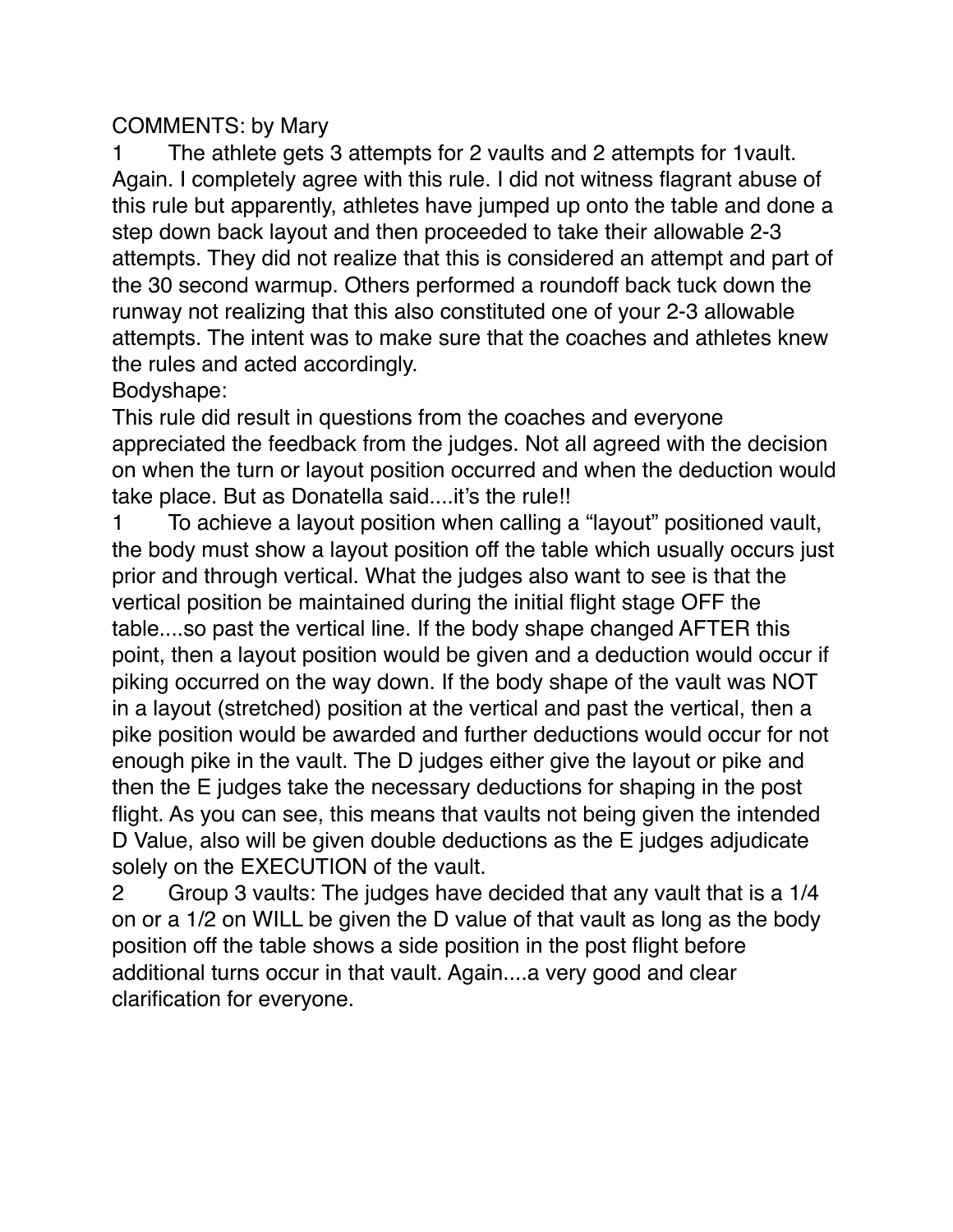#### FORUM notes: UNEVEN BARS

Preparation of chalking the bars may be done as soon as the warm up music starts and the athletes are marching to their next event. Two people may be up on the podium preparing the bars. It may be 2 coaches, a coach and a gymnast...it doesn't matter.

#### Root Skill

If an athlete falls while performing a skills from a toe on root skill, gets up and repeats the skill, then later in the routine competes 2 other skills from the same root family, the 3rd root skill from that family will have no value. The athlete must show a grab, then a fall for the skill to be given. Brushing the bar, will not pay the flight skill.

## COMMENTS: by Mary

1 The preparation of the bars was a great clarification. A very cool story about this rule happened at the 2017 World Championships in Montreal. NZ and Germany were in the same group. We alternated Teams starting on each event. It was an Apparatus World Championships. Germany was first up on vault and NZ (who had only 1 gymnast on vault) was last up on vault and competed two different vaults. She also happened to be the only NZ gymnast on Bars and would be going up first on Bars. This gave her and her coaches, absolutely NO time to finish vault, march to bars and have the time necessary to chalk up the bars and set the tension correctly on the bars, in the allowable time. The German coaches went down to the Bar area while NZ was still competing and jumped up on the podium, chalked the bars and set the tension, as soon as the march music started to walk to the next event. By the time NZ got to Bars, they were already prepared for the NZ athlete. What AWESOME coaches from Germany.

2 The root skill tabulation of notes here.....I GOT WRONG. Donatella suggested that its best to have only 2 root skills from the same family, in case you had to repeat a skill from a fall or an interruption in the flow of the exercise being performed. If the athlete has to repeat a skill from the same root family and later on in the routine, the athlete performs a D or E skill from the same root family, then that E or D skill would not be given, causing a .4 to .5 loss in the D value of the routine.

The rules state that you may do 3 root skills from the same family.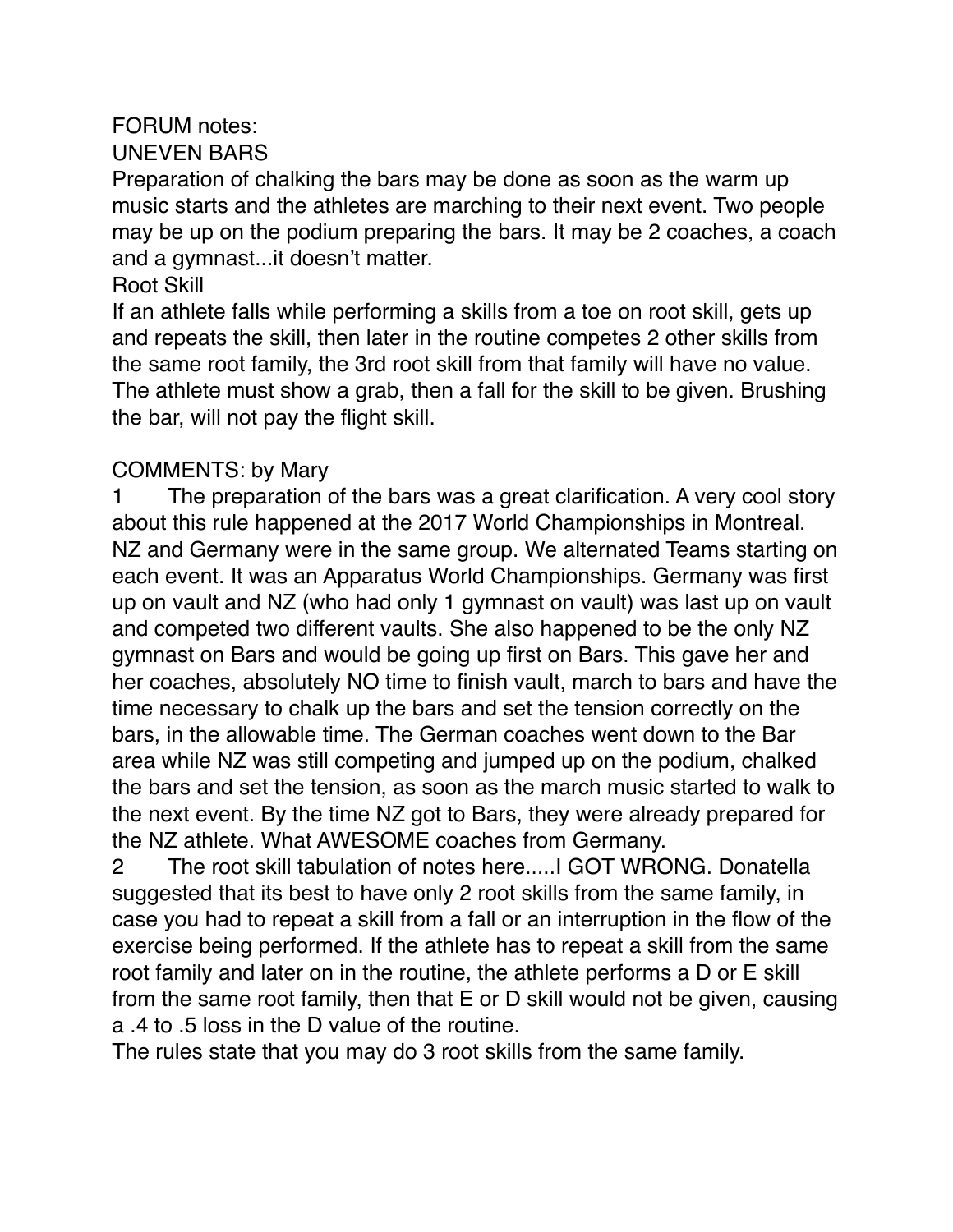# FORUM notes:

BEAM

Layout with two feet, must show layout line on the takeoff position and in the inverted vertical position. If not, the skill is given a pike.

Side salto must show BOTH legs tucked and both hands touching the legs during the salto. Otherwise it will be classified as a side aerial and deducted for form. If a side aerial is performed later in the routine, then that side aerial is not paid as its considered repeating the same skill. Ring Leap

To be paid the ring leap you must show the following positions:

- . Upper back arched with complete head release
- . 180 degree split
- legs must show a horizontal split with BOTH legs
- . Back foot must be to crown.

The Ring position Deductions are as follows:

- .1 Insufficient arch in back
- .1 for small deduction if front leg is below horizontal
- .3 for larger deduction if front leg is further below horizontal
- .1 if back foot is only at head height and not at crown height
- .3 if back foot is at shoulder height

Note: the crown position is 2-3 inches above the top of the head. If it is not at crown, then the skill becomes a C.

## COMMENTS: by Mary

1 The layout to land on two feet must show a layout position on the take off with open hips, AND a layout position at the inverted vertical position with hips open. This is great clarification on where they determine the stretched positions in the layout to land on two feet.

2 Side salto must show both legs tucked and both hands at (some point) on the sides of both legs. This clarification was brought to the attention of the coaches because many athletes were doing a side salto with one or two legs straight, or not touching the legs on the side salto, then later in the routine, performing a side aerial. Because the side salto did not attain the necessary body shapes to define it as a side salto, it was adjudicated as a side aerial. Therefore, the side aerial which was performed later in the routine was also clarified as a side aerial which meant that the same skill was repeated so the second side aerial received NO value.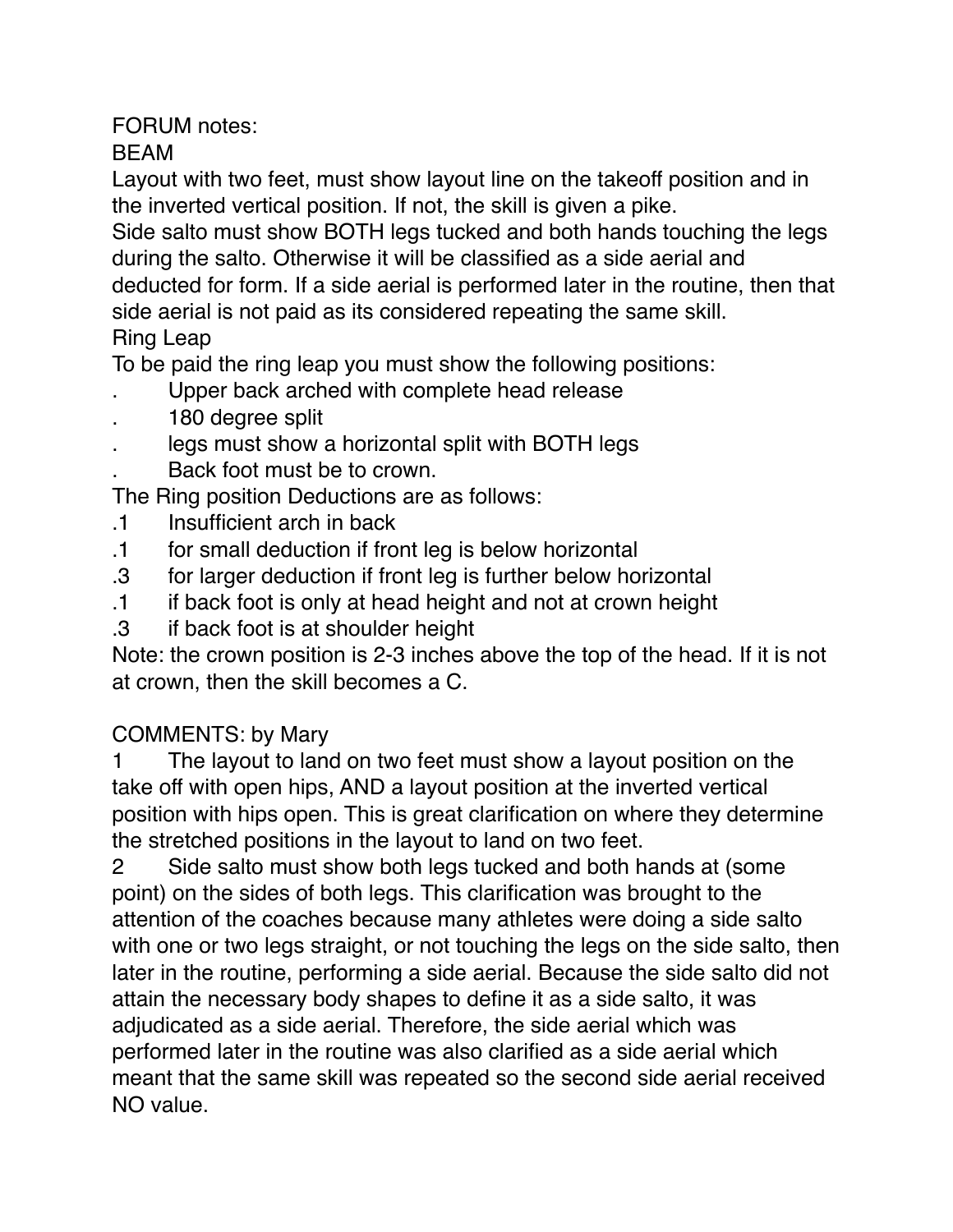3 Ring Leap. The ring position in the switch ring, ring jump or ring leap, was rarely given because it did not achieve all of the necessary body shapes as laid out by the TC. This clarification was good to hear as the coaches were still reeling from Beam Finals at the 2017 World Championships in Montreal where the Gold medal athlete received an E score of 8.3 and the Silver medal athlete received an E score of 8.0. Everyone else received E scores in the 6's and 7's. I was one of the loudest voices in recriminating the judges for their severe judging. I have since understood why their E scores were so low, and I actually agree with their adjudication. However, whoever in their infinite wisdom, decided to change the deductions from .05 to .1 to .15 to .2 etc.....and decided that the deductions would now be .1 or .3 or .5 with nothing in between. This is where, as a coach, I disagree with that infinite wisdom. That is why the parity between the gymnasts, in my opinion, is not always accurate. The athlete who does achieve the correct positions in the ring jumps or leaps, should definitely be rewarded for doing so, as it is VERY RARE. I specifically watched Beam finals to check off which of these athletes achieved the desired positions. There were very few. So coaches: If your athlete does not meet the required positions in the ring jump or leap.....don't do it. The athlete WILL be deducted and the skill not given. So you were going for .5 D value in the routine. Instead, you got a C value .3 from the D judges and accrued .5 deductions from the E judges.

#### FORUM notes:

#### Jumps/Turns in Side position

Presently, the split can be in the middle or at the end of the turning jump. In the next cycle this will change so that the split will be at the height of the jump, then the turn occurs. Therefore the D judges downgrade the jump from a D to a B, and the C jump becomes an A, as the turn is occurring before the takeoff. The deductions for the early turn are also taken by the E judges.

Problems with this skill are

- Start by moving one or both feet before jumping off the beam
- . Turning head in the preparation...cannot look at the beam on takeoff
- . If knees start to turn in the plié before jump
- . If shoulders start to turn in the plié before jump
- . If hips start to turn in the plié before jump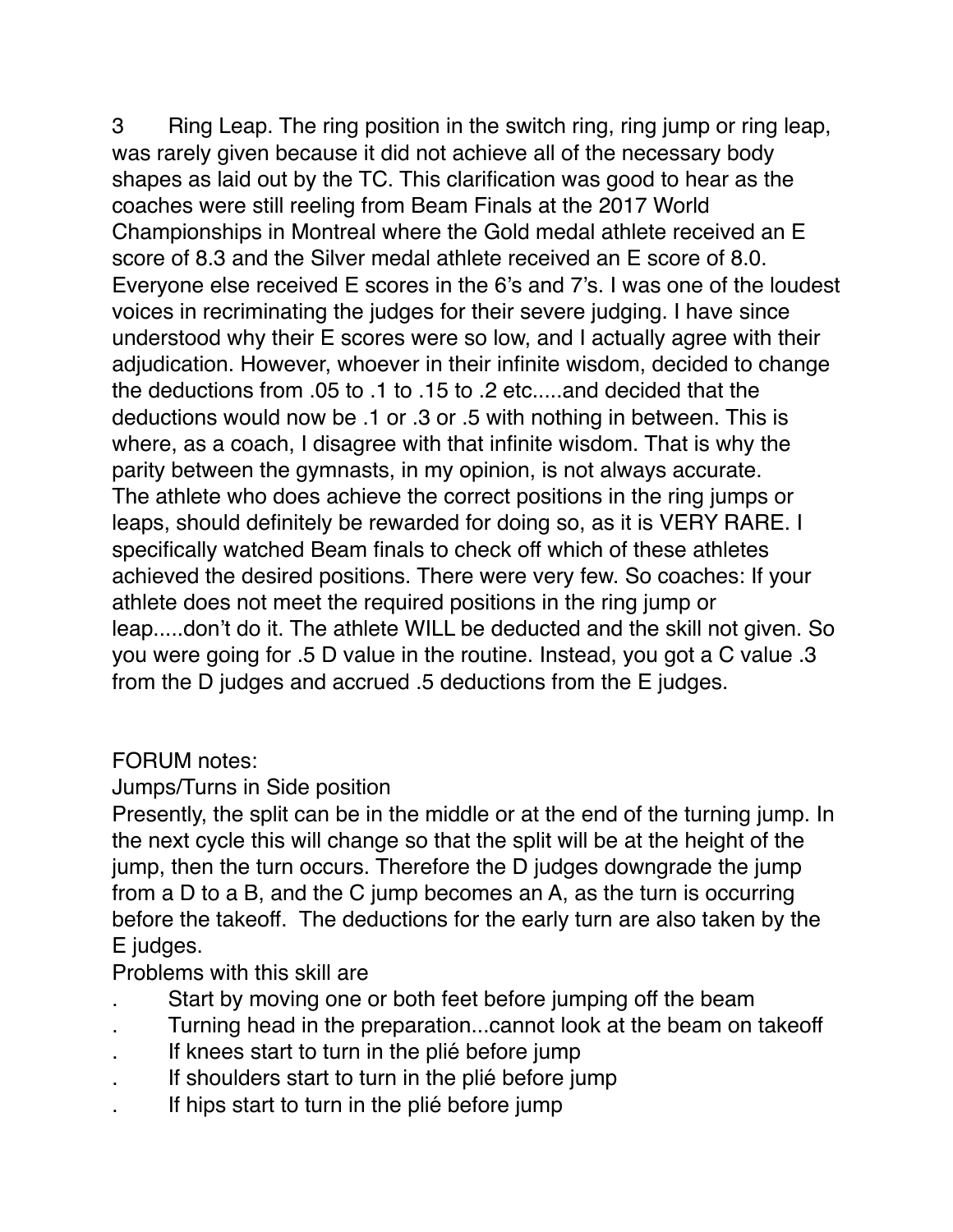My suggestion is that ALL Jumps from the side position show the full 180 split in the jump and THEN, execute the half turn.

#### COMMENTS: by Mary

This skill, the split 1/2 jump from take off in side position to landing in side position, is the easiest D in the Code. BUT....I don't know if ANYONE was given the D value for this skill. After clarification of deductions of this skill were given at the WAG Forum at the 2017 World Championships, it became apparent that this skill would rarely be achieved. They showed a few athletes on video who competed this skill at former meets, and the deductions were huge. One athlete had the skill downgraded from a D to a B by the D panel and then the same athlete was deducted an additional 1.1 by the E panel. The reasons being:

The head looked at the beam on the take off

. The shoulders, hips, knees and ankles were slightly turned before the jump off the beam

- . The split position was not 180
- . Posture in the air of the split (shoulders were not above hips)
- . Balance error on landing

. Landing occurred with butt out, and shoulders forwards resulting in a closed hip angle on the landing

A few coaches were surprised at this last deduction. (Not verbally discussed in the forum but afterwards at the arena) Their reasoning was that the men land ALL of their tumbling with their butts out and their shoulders way forwards which allowed them to control their landings on floor, resulting in no wobbles. I explained that the landings of acro skills are different from dance skills. Dance skills land in a plié and in a correct plié, you do not stick your butt out and you do not let your shoulders come forward at any part of the jump or leap. Now, the judges have emphasized that deduction.

Again, my suggestion is that we make the change now for this skill. Jump from the side position, complete the full 180 split in the air, and THEN execute the half turn to land in a side position.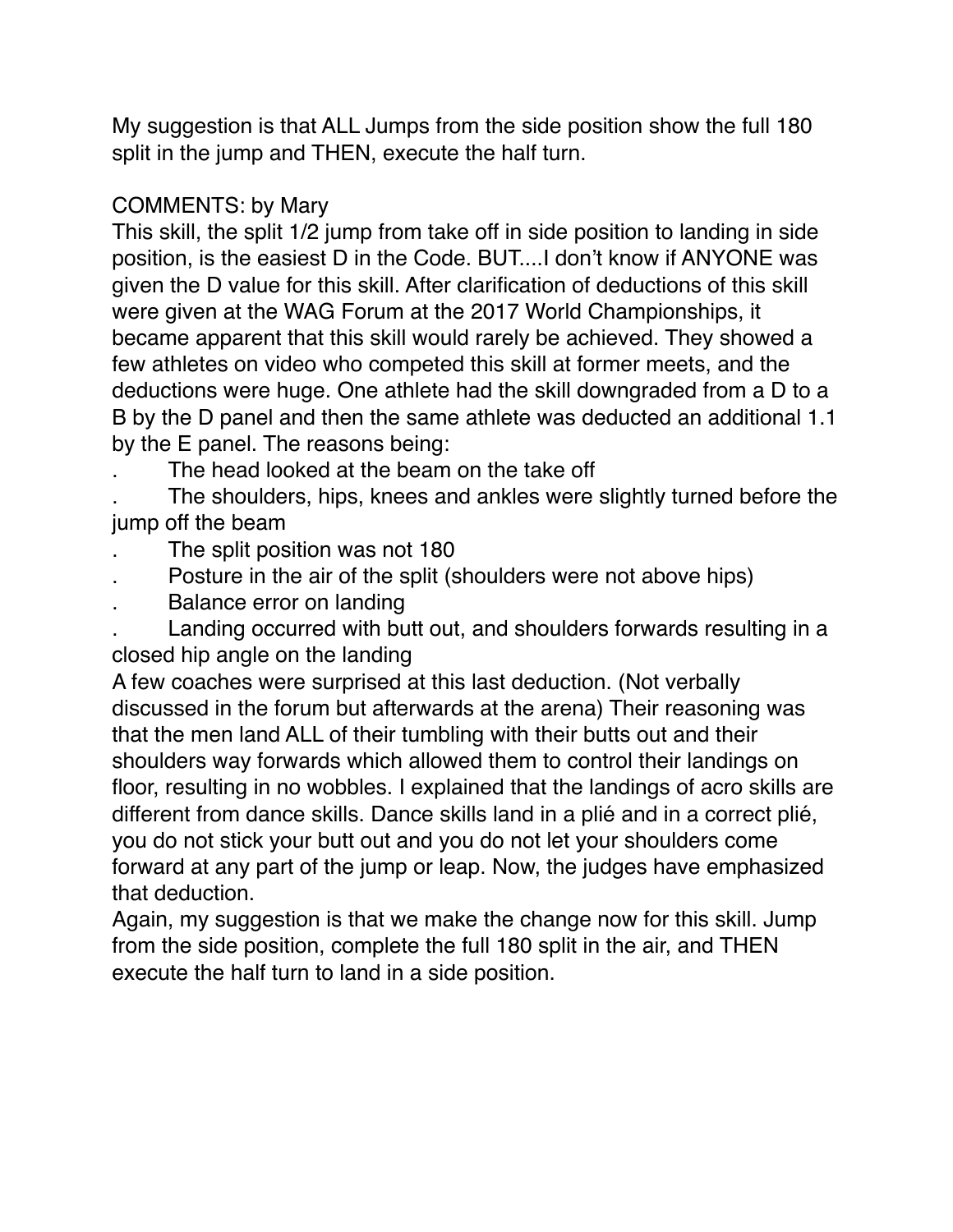## FORUM notes:

## **Connections**

- . If you perform a leap to immediate turn, you cannot plié into the turn
- The turn must be from a straight leg, not a plié

. If there is any balance issue, the connection to the next skill will not be paid.

. If there is any foot movement in the connection, it will not be paid.

## COMMENTS: by Mary

I was not clear with these notes. If you perform a leap to an immediate turn, you land the leap in a plié, then the step into the turn must be from a straight leg. The rationale for this is: Most athletes who perform this connection, plie into the connecting turn, and as they releve, they inadvertently start the turn on their foot early and consequently are not getting credit for the value of the turn. The judges are making it easier for us, by requiring that the turn starts in a releve.

## FORUM notes:

## Mixed Connections

Rhythm: for example a front aerial to dance skill. You may finish the front aerial fast and show completion of the skill with the arms back high oblique, then use the down swing of the arms to initiate the power into the jump. You must show a continuation of the plié as the arms move from a stopped position high and back, to show a continued body movement.

Body Shape Deductions are .1, .3 or .5

- . Insufficient split
- . Leg separation when required to be together
- . Legs bent
- . Toes not pointed
- . Specific Element Body Shape
- The example they showed was a side jump in forward split position She incurred a deduction of 1.1 for a skill that was downgraded form a D to
- a B. The deductions taken were from .1 to .3 and were for
- . Shape not enough split
- . Height- not enough height
- . Not precise enough in execution
- . Legs apart on the landing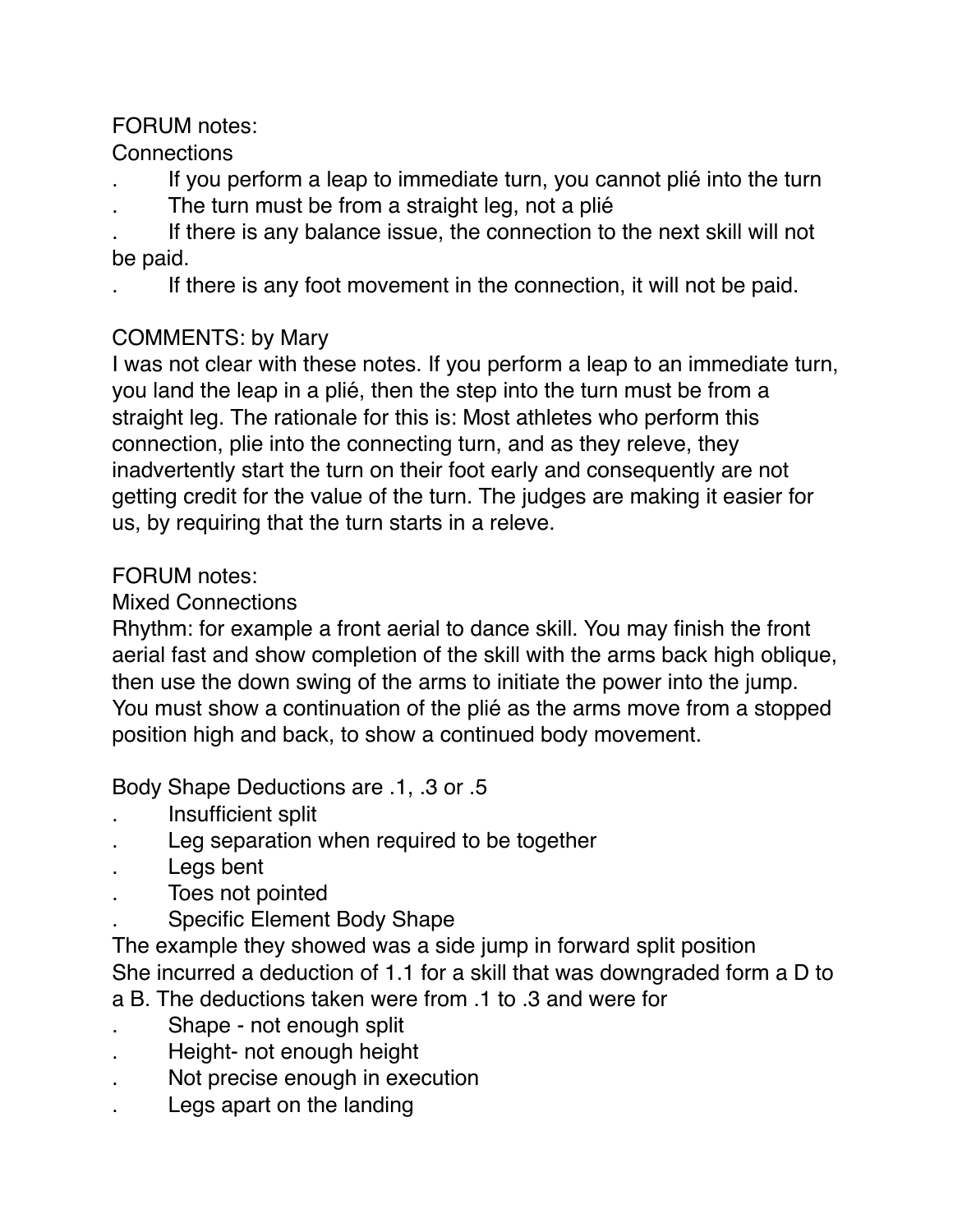. Balance error on the landing

. Excessive preparation on take off with shoulders turning before jump Another gymnast used as an example performed a switch ring leap and received .5 in the shape of the skill alone.

COMMENTS: by Mary Same as above

#### FORUM notes:

Transitional Movements

. if there is any walking between choreography and a skill, this is classified as adjustments or extra steps. EVERY part of the beam routine MUST be a performance. There should be NO part of the routine where the body relaxes, slows down to a stop, or the arms and head are not a part of the performance.

## COMMENTS: by Mary

I completely agree with this. The Beam Routine IS a performance from the moment the athlete mounts the beam until the athletes lands on the floor after her dismount. As such, there should be no time whatsoever in the routine, where the body is in a relaxed state. Every part of the routine should be choreographed, just as it is on floor.

#### FORUM notes:

Down On The Beam Requirement

There must be TWO DIFFERENT BODY PARTS down on the beam. This does NOT include a cross sit as its a transitional movement from one body part touching the beam to another body part touching the beam. The judges expect creativity and will judge accordingly.

#### COMMENTS: by Mary

Again, this has become a very boring part to the routine. I understand that its hard to be creative down on the beam as there's only so much that you can do. When Donatella described this dilemma to all of us, there were many chuckles from the coaches in attendance, as we all agreed with her.